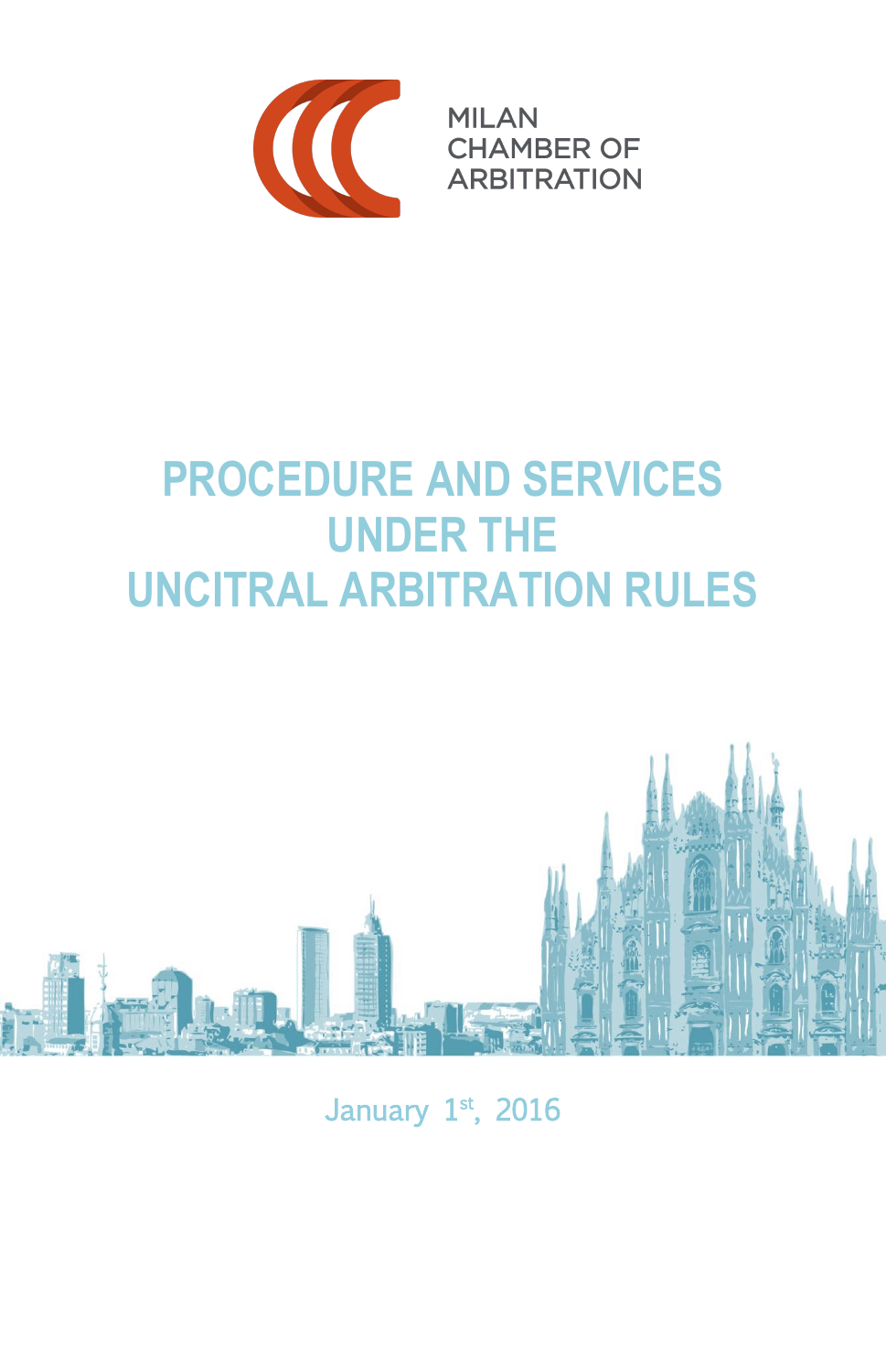# **PROCEDURE**

- I. General provisions
	- Art. 1 Bodies
	- Art. 2 Scope
	- Art. 3 Confidentiality
	- Art. 4 Entry into force
	- Art. 5 Reference
- II. CAM as appointing authority
	- Art. 6 Information
	- Art. 7 Filing
	- Art. 8 Number of arbitrators
	- Art. 9 Appointment of arbitrators
	- Art. 10 Challenge of arbitrators
	- Art. 11 Replacement of arbitrators
	- Art. 12 Consultation on fees and expenses of arbitrators
- III. Other services
	- Art. 13 Resource service
	- Art. 14 Administrative services
	- Art. 15 Expert witness
	- Art. 16 Costs management and decision
	- Art. 17 Deposits management

IV. Appendix I: Costs

V. Appendix II: Model clauses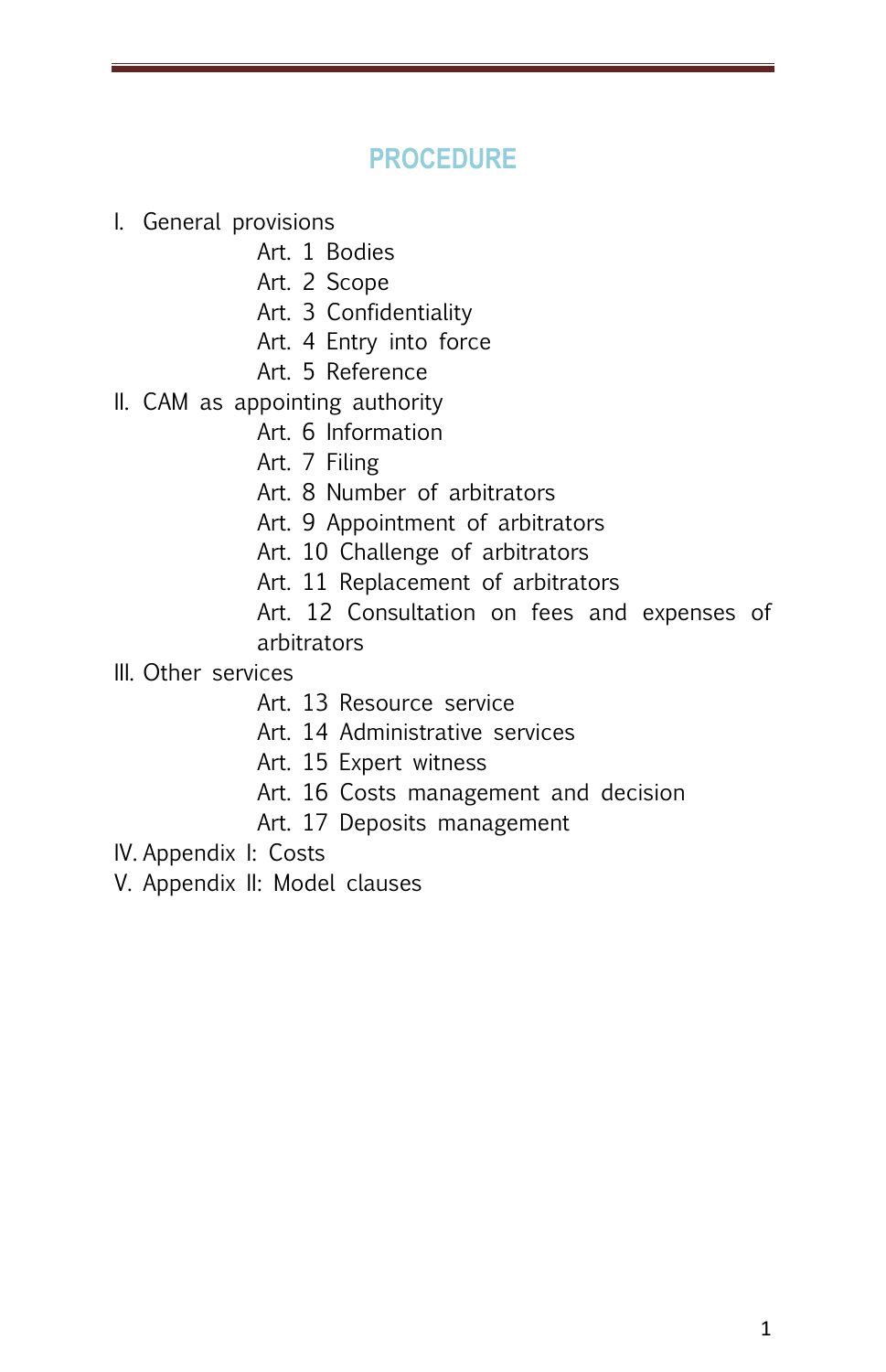# I. General provisions

# Art. 1 Bodies

The Chamber of Arbitration of Milan (CAM) performs the tasks provided for in the Procedure through the Arbitral Council and the Secretariat.

Art. 2 Scope

- 1. The Procedure, § II "CAM as appointing authority" shall apply where CAM is designated as appointing authority in accordance with the UNCITRAL Arbitration Rules;
- 2. The Procedure, § III "Other services" shall apply in an arbitration under the UNCITRAL Arbitration Rules where the parties so agreed in the arbitration agreement or at any time after the arising of the dispute.
- 3. Where CAM performs any task according to the Procedure, § I "General provisions" shall apply.
- 4. CAM performs its task in accordance with the Procedure where it is satisfied that an agreement providing it to act may exist. Any objection shall be prima facie decided by the Arbitral Council
- 5. The Procedure applies to cases under the UNCITRAL Arbitration Rules<sup>1</sup>
- 6. CAM Procedure is edited on the UNCITRAL Arbitration Rules as revised in 2013. If so empowered by the agreement of the parties or where designated by the Secretary General of the Permanent Court of Arbitration in The Hague, CAM shall apply, mutatis mutandis, the Procedure to cases under the 2010 and the 1976 UNCITRAL Arbitration Rules or any forthcoming versions.

Art. 3 Confidentiality

CAM shall keep any information confidential.

Art. 4 Entry into force

The Procedure is in force as of 1 January 2016.

## Art. 5 Reference

Where the Procedure makes reference to the CAM Arbitration Rules, its Code of Ethics of arbitrators or Schedule of fees, such a reference is to the version in force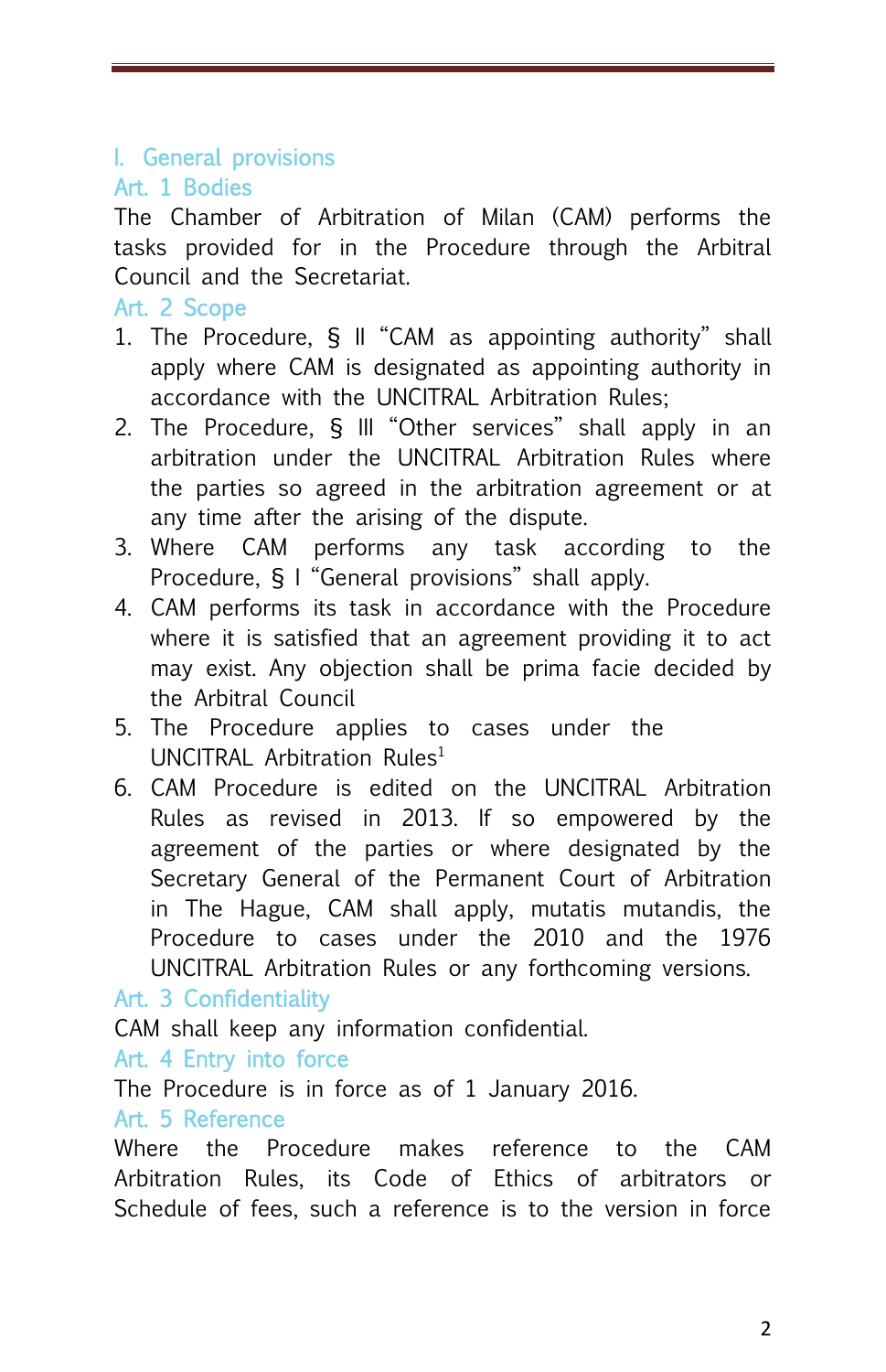at the time when the request for any services is filed with CAM.

# II. CAM as appointing authority Art. 6 Information

When CAM acts as appointing authority under the Procedure, the Secretariat may require any party and arbitrator to provide the information it deems necessary, and give, where appropriate, the parties and the arbitrators an opportunity to present their views in any manner it considers appropriate by setting a time limit thereto. All the information so provided shall be sent to all the parties.

#### Art. 7 Filing

Any request or information, where in hard copy, shall be filed in a sufficient number of copies as to allow all the parties and arbitrators to receive one, plus one for CAM, in accordance with the Secretariat's determination.

## Art. 8 Number of arbitrators

Where a party requests CAM to apply the corrective mechanism on the number of arbitrators set by Art. 7.2 of the UNCITRAL Arbitration Rules<sup>2</sup>, the task is performed by the Arbitral Council, whose decision is taken in view of the circumstances of the case, and in particular of its complexity and value.

## Art. 9 Appointment of arbitrators

- 1. The appointment is made by the Arbitral Council promptly. To perform this task, the Arbitral Council follows the rules set on its functioning by the CAM Arbitration Rules<sup>3</sup>.
- 2. When appointing an arbitrator, the Arbitral Council shall have regard to any requirement agreed upon by the parties, the nature of the dispute, the expertise on the subject matter of the dispute, and on any rules applying both to the merits and the proceedings, to any language ability, as well as to any other circumstances.
- 3. The Arbitral Council shall have regard to such considerations that are likely to secure the appointment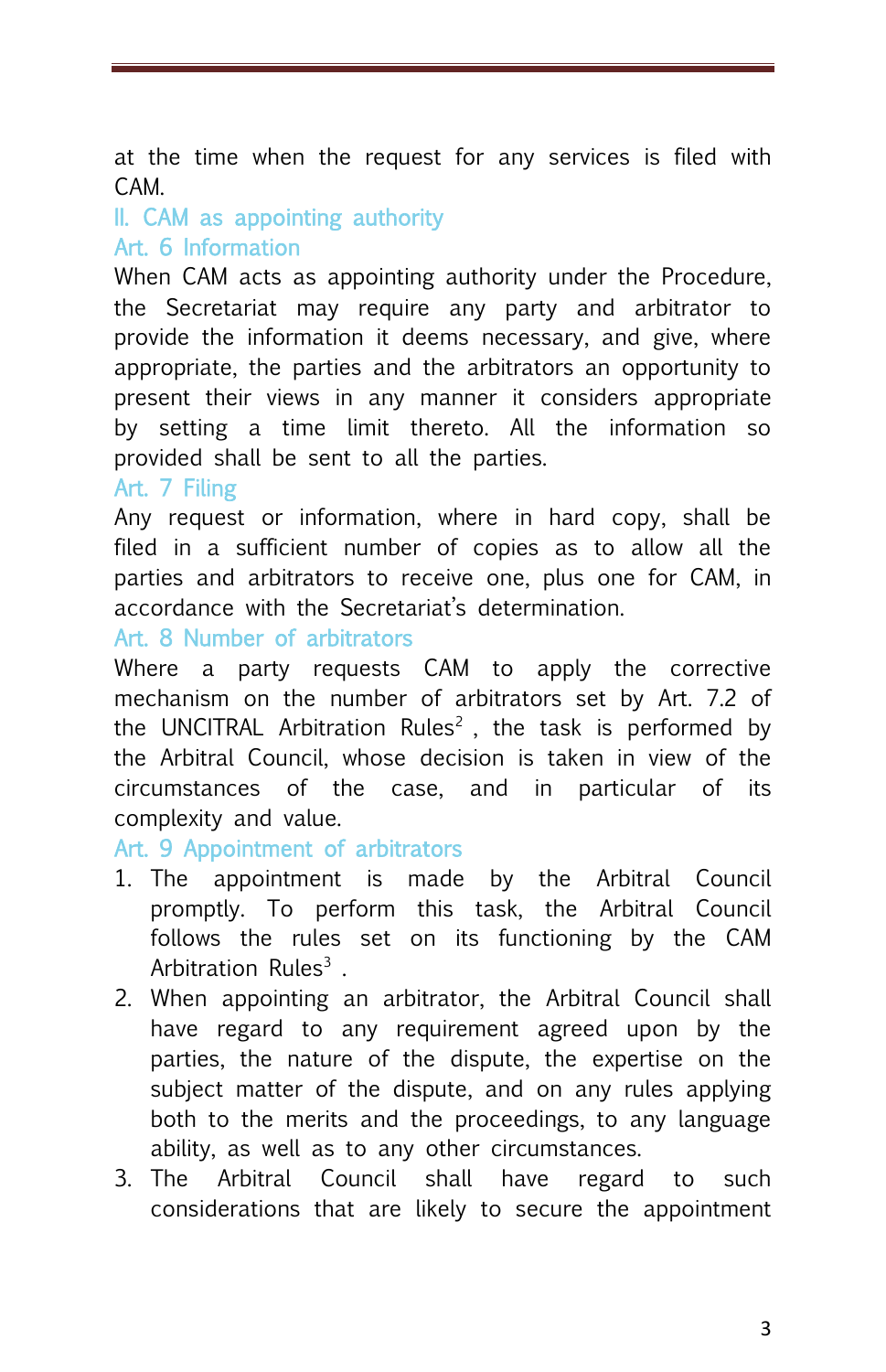of an independent and impartial arbitrator, regardless of his/her role within a panel.

- 4. Unless the parties agree otherwise, the Arbitral Council cannot appoint as arbitrators the following persons:
	- a) members of the Board, members of the Arbitral Council and auditors of CAM;
	- b) employees of CAM;
	- c) professional partners, employees and all who have an ongoing cooperative professional relationship with the persons indicated at point a).
- 5. Where appointing a sole or presiding arbitrator,
	- a) CAM follows the list procedure set forth in Art. 8.2 of the UNCITRAL Arbitration Rules<sup>4</sup>, unless the parties agree that the list procedure shall not apply, or the Arbitral Council determines that it is not appropriate;
	- b) where the parties have different nationalities or registered offices in different countries, the Arbitral Council shall appoint as a sole or presiding arbitrator a person of a nationality other than those of the parties, if so requested by any of the parties;
	- c) the Secretariat collects a declaration of independence and impartiality from each candidate designated by Arbitral Council as arbitrator in accordance with the list procedure, and forwards the information to the parties;
	- d) when the list procedure is concluded, the Secretariat informs the parties of the appointment.
- 6. Where the parties agreed on a panel of three arbitrators, and a party fails to appoint an arbitrator, the other party may request CAM to make the appointment of the second arbitrator. In this case, the Arbitral Council exercises its discretion and no list procedure applies. The Secretariat collects a declaration of independence and impartiality from the arbitrator, and forwards the information to the parties.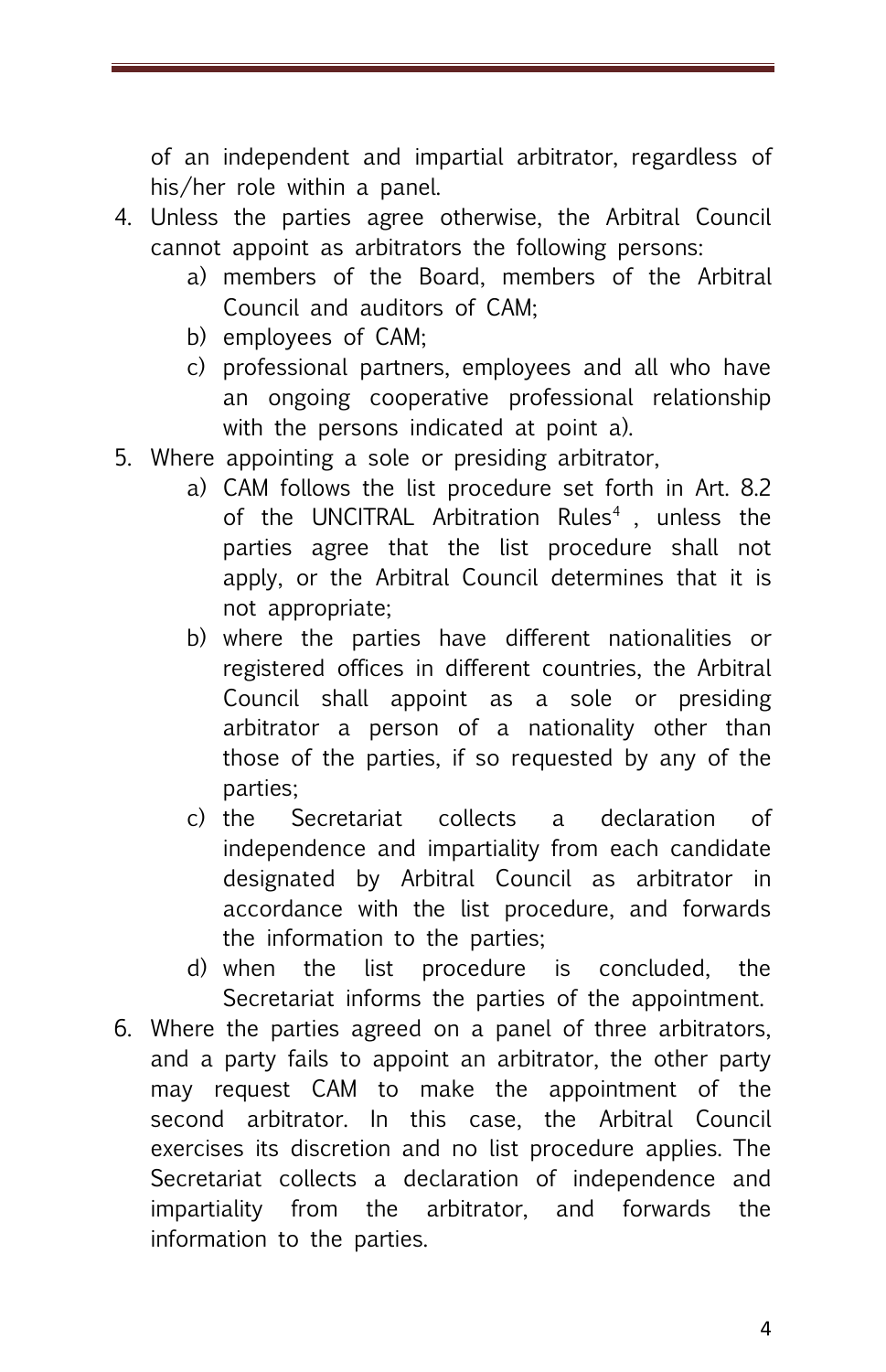7. In case of multiparty arbitration, failing the constitution of the arbitral tribunal under the UNCITRAL Arbitration Rules, upon request of any party, the Arbitral Council shall appoint the arbitral tribunal, according to Art. 10.3 of the UNCITRAL Arbitration Rules<sup>5</sup>.

Art. 10 Challenge of arbitrators

- 1. When a request for a decision on the challenge of an arbitrator is filed according to Art. 13.4 of the UNCITRAL Arbitration Rules $<sup>6</sup>$ . the Secretariat may set a time limit</sup> for the concerned arbitrator, any other party and arbitrators to comment in writing on the challenge. The Secretariat communicates such comments to parties and arbitrators, and then submits them to the Arbitral Council.
- 2. When making its decision, the Arbitral Council may take into consideration the Code of Ethics of Arbitrators attached to the CAM Arbitration Rules.
- 3. The decision of the Arbitral Council shall be final and binding on the parties.

Art. 11 Replacement of arbitrators

- 1. In case a request is made under Art. 14.2 of the UNCITRAL Arbitration Rules<sup>7</sup>, the Arbitral Council, when assessing the exceptional circumstances of the case, shall take into account any applicable rule and the stage of the proceedings.
- 2. In any case, the Arbitral Council shall appoint a substitute arbitrator directly where the one appointed or chosen pursuant to the procedure provided for in Articles 8 to 10 of the UNCITRAL Arbitration Rules was already replaced twice.

## Art. 12 Consultation on fees and expenses of arbitrators

The fees and expenses of the arbitrators shall be reasonable in amount<sup>8</sup>. When CAM is seized with a request for comment on cost as per Art. 41.3 and  $4^9$ , and  $43.3^{10}$  of the UNCITRAL Arbitration Rules, the Secretariat, upon consultation with the President of the Arbitral Council, performs this task by taking into account any proposal of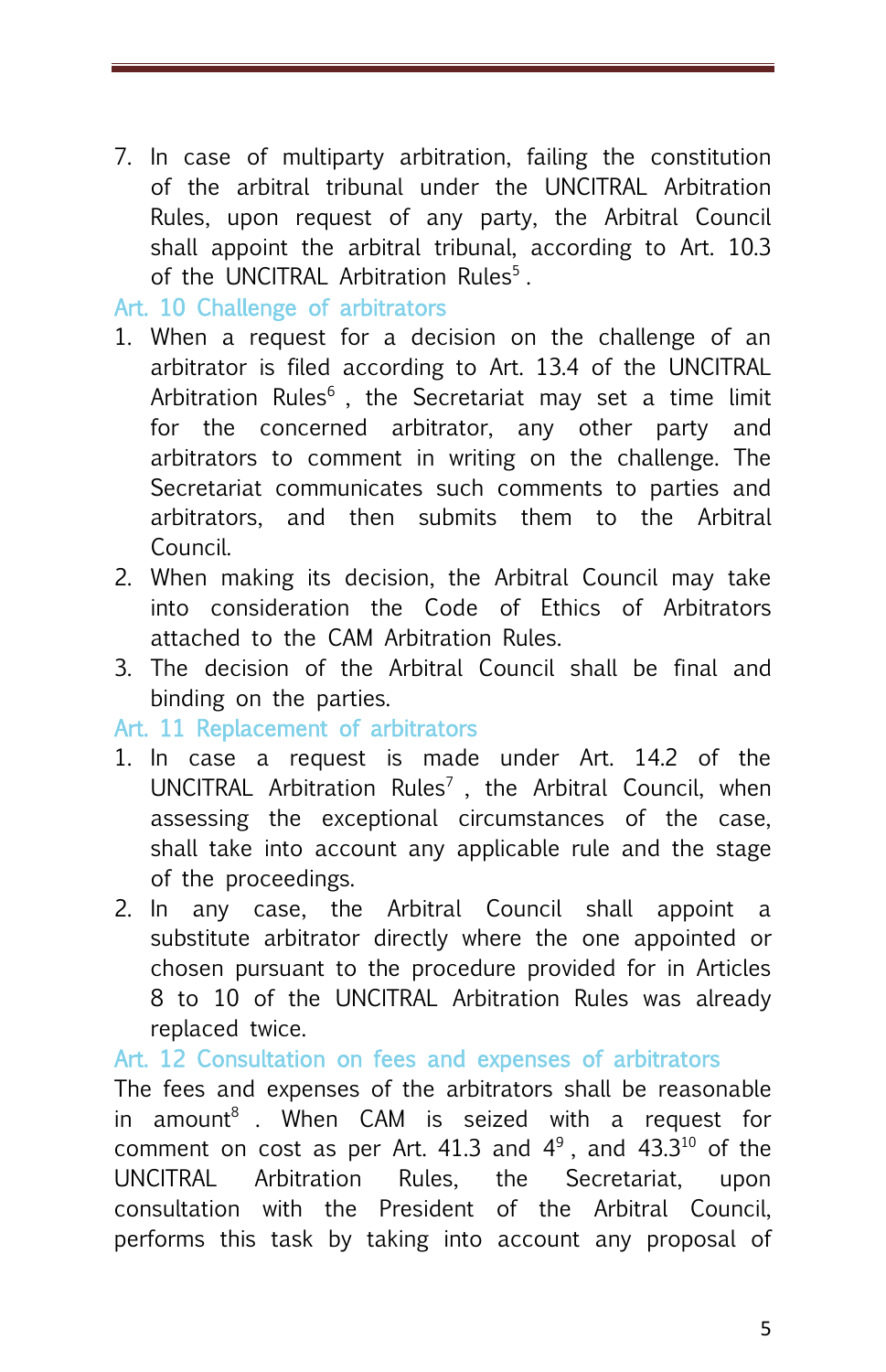the arbitral tribunal, the amount in dispute, the complexity of the case, the time spent by the arbitrators, and any other relevant circumstances, as well as the CAM Schedule of Fees and the CAM Arbitration Rules on costs.

## III. Other services

#### Art. 13 Resource service

Parties and arbitrators are granted access to the Studies and Documentation Centre G. Schiavoni $11$ , where a library focused on arbitration and online resources are available.

#### Art. 14 Administrative services

1. Maintenance of the arbitration file

Upon request of the parties or the arbitral tribunal, a copy of any brief, document, communication, order etc. shall be directed to the Secretariat, which collects, dates and files them<sup>12</sup>. For the compliance of any time limit set by the UNCITRAL Arbitration Rules or the arbitral tribunal, the date on which any transmission has been completed with the Secretariat shall be taken into consideration.

2. Hearings $<sup>13</sup>$ </sup>

Upon request of the parties or the arbitral tribunal, CAM hosts hearings at its premises $14$ . The Secretariat assists the arbitral tribunal in establishing the date, time and place of the hearing. Upon request of the arbitral tribunal, a member of the Secretariat attends<sup>15</sup> and takes minutes of the hearing. Clerical support is provided<sup>16</sup> for hearings held at the CAM premises.

3. Recording, transcript, interpretation, conference facilities Upon request of the parties or the arbitral tribunal, the Secretariat arranges recording, transcript, interpretation services and conference facilities<sup>17</sup> for hearing to be held at its premises, while any costs shall be borne by the parties.

#### Art. 15 Expert witness

1. The arbitral tribunal may delegate the appointment of its expert to CAM, that performs this task through the Arbitral Council.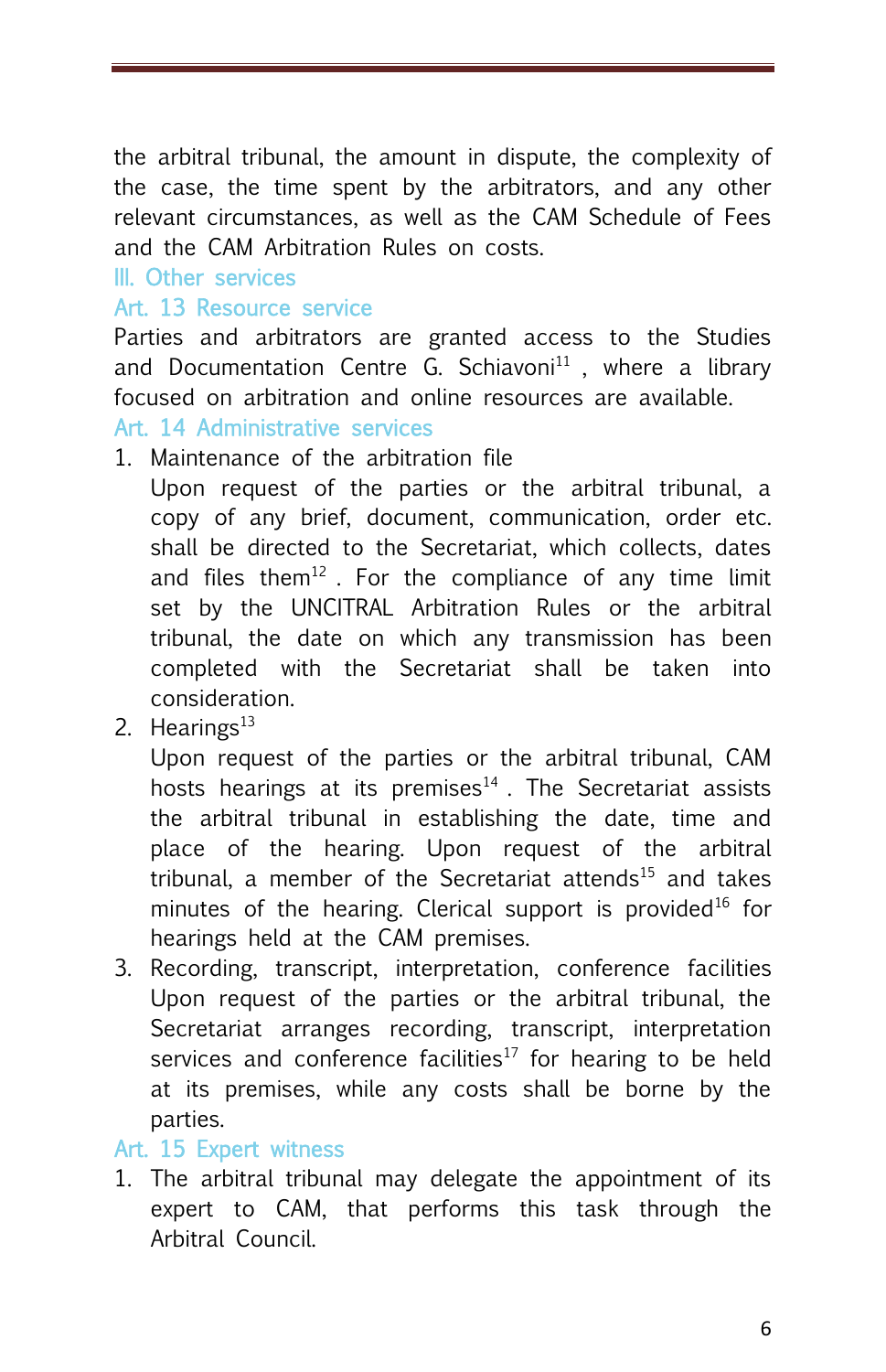- 2. The Arbitral Council exercises its discretion and no list procedure applies. The Secretariat collects a declaration of independence and impartiality from the expert, and forwards the information to the parties and the arbitral tribunal.
- 3. The so appointed expert shall comply with the Code of Ethics of Arbitrators attached to the CAM Arbitration Rules.
- 4. The provisions of the Procedure on the challenge of arbitrators apply.

Art. 16 Costs management and decision

- 1. Upon request of the parties to be filed with CAM before the constitution of the arbitral tribunal, CAM shall manage the costs of the arbitration as a whole, by determining the value of the dispute, fixing and collecting advances and deciding the final amounts in accordance with its Arbitration Rules and Schedule of Fees.
- 2. By such a request, the parties undertake to apply the CAM Arbitration Rules in case of any failure to pay.
- 3. The Secretariat may require any party and arbitrator the information it deems necessary for CAM to perform its tasks.
- 4. The arbitrators' expenses shall be reasonable. Expenses are reimbursed upon submission and verification of their supporting invoices and receipts $^{18}$ .
- 5. Where an expert witness is appointed by whatever appointing authority, the CAM's costs management and decision will cover the expert's fee and expenses according to this provision.

Art. 17 Deposits management

- 1. In alternative to Art. 16, upon request of the parties or the arbitral tribunal, the Secretariat holds the deposits of the arbitrators' fees and expenses, as determined in accordance with the UNCITRAL Arbitration Rules.
- 2. The arbitrators' fees are paid after the conclusion of the case. The Secretariat may dispose interim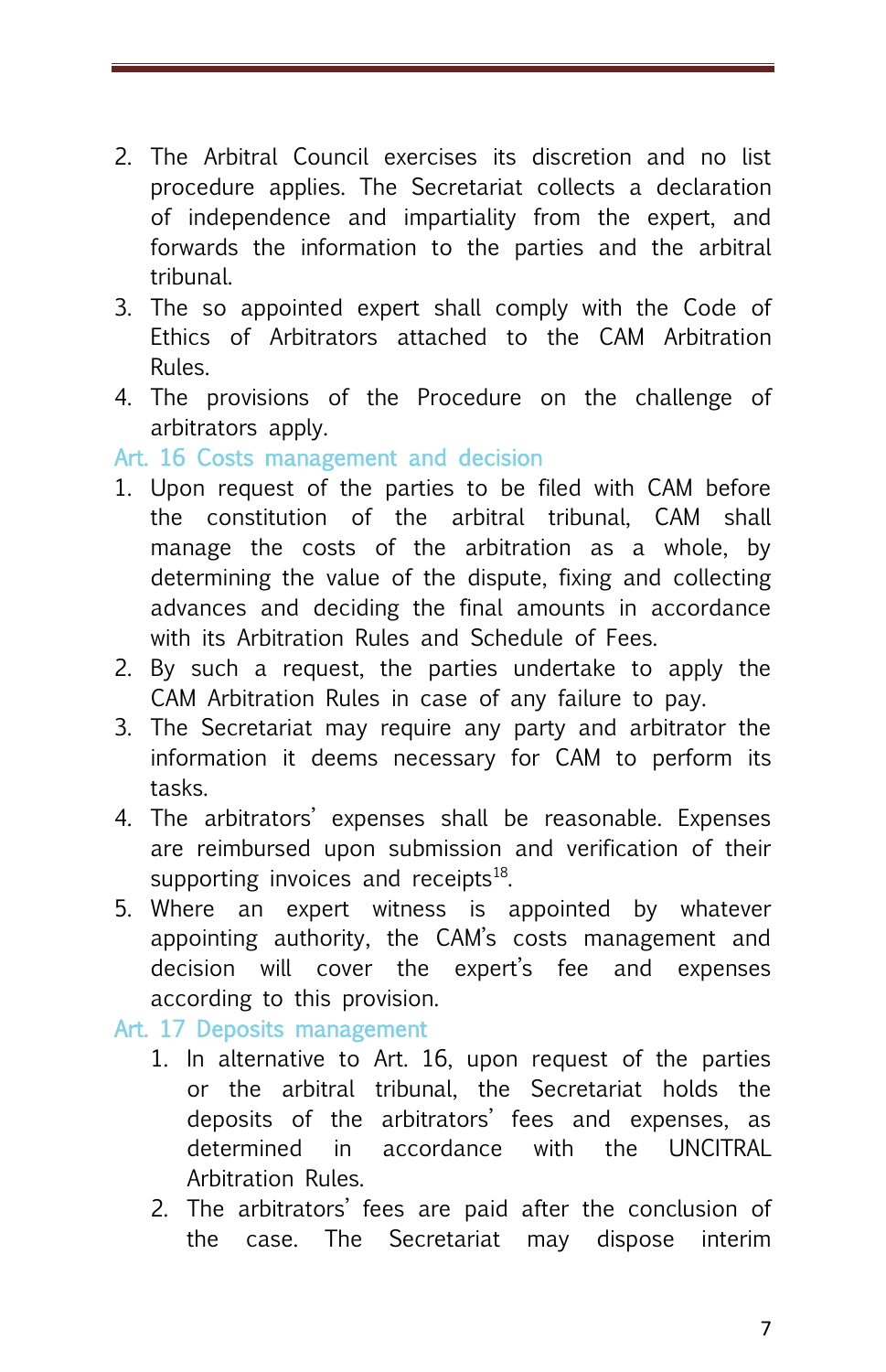payments upon request of the arbitrators, provided that significant steps of the proceedings are made or significant expenses occurred.

3. The Secretariat reports to the parties and the arbitral tribunal any lack of payment.

# IV. Appendix I: Costs

## CAM as appointing authority

For its service as appointing authority (under Articles 9, 10 and 15 of the Procedure), CAM will charge the requesting party a fixed amount of EUR 3 000 (VAT excluded).

The fee shall be paid when the request is submitted to CAM. If the fee is not provided together with the request, CAM shall fix a time limit within which the fee shall be paid. If no fee is provided within the said time limit, the request is dismissed.

#### Fees for other CAM services

Parties may request one or more services of those offered by CAM pursuant to the Procedure (§ IIArticle 12; § III - Articles 13-17). In this case, the fee is previously fixed by CAM on the basis of the requested services<sup>19</sup>.

Fees for the CAM administration of the arbitration as a whole

For the administration of the arbitration as a whole under the Procedure, CAM applies the Schedule of Fees attached to its Arbitration Rules in force at the time when the request is filed<sup>20</sup>.

V. Model clauses

Parties can consult CAM when drafting their arbitration agreement.

Model clause for UNCITRAL arbitration designating CAM as appointing authority and providing for its services:

Any dispute, controversy or claim arising out of or relating to this contract, or the breach, termination or invalidity thereof, shall be settled by arbitration in accordance with the UNCITRAL Arbitration Rules.

The Chamber of Arbitration of Milan shall act as appointing authority and provide services in accordance with its Procedure for cases under the UNCITRAL Arbitration Rules.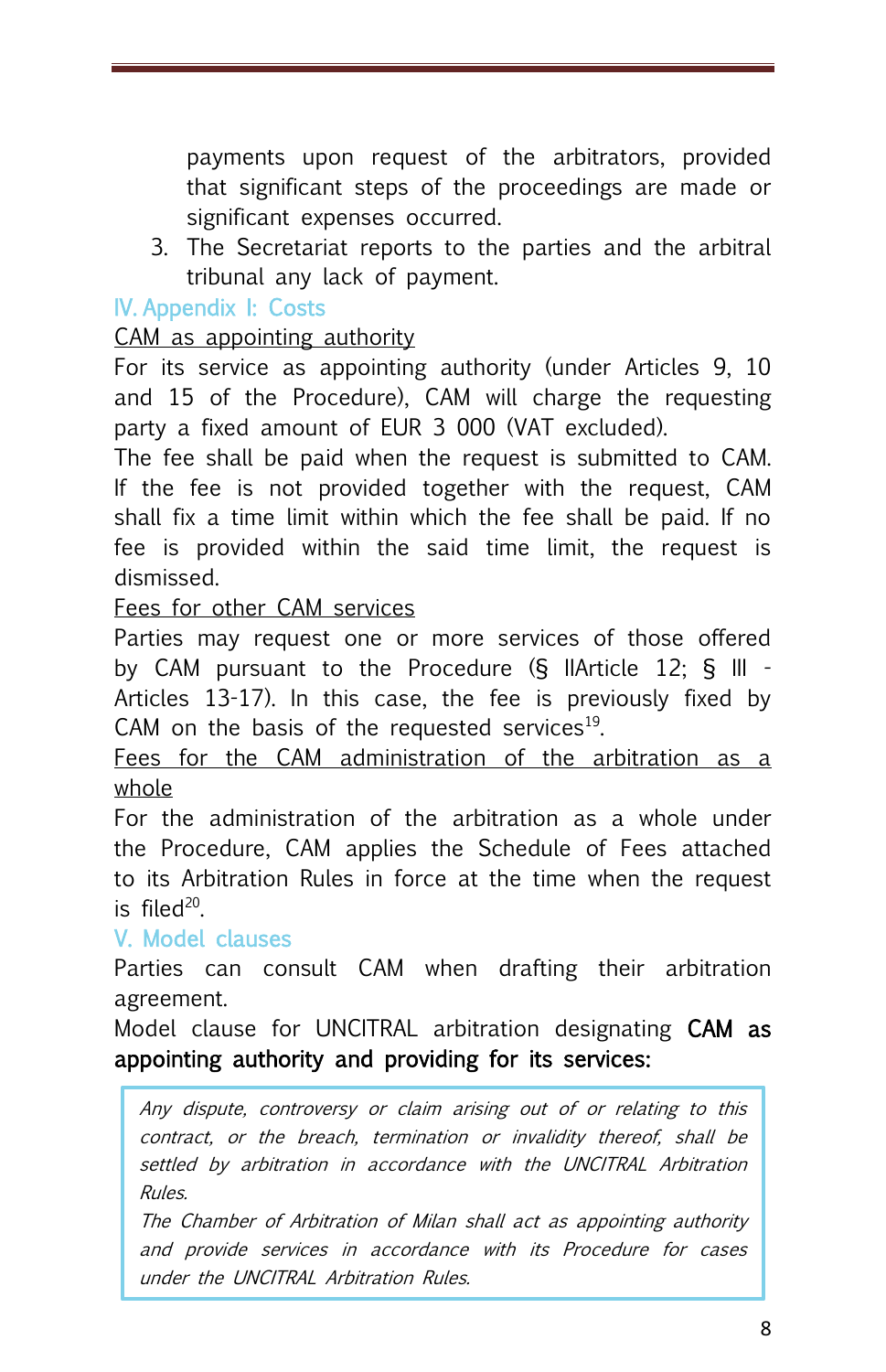Model clause for UNCITRAL arbitration designating CAM as appointing authority:

Any dispute, controversy or claim arising out of or relating to this contract, or the breach, termination or invalidity thereof, shall be settled by arbitration in accordance with the UNCITRAL Arbitration Rules. The Chamber of Arbitration of Milan shall act as appointing

authority.

## Model clause for UNCITRAL arbitration providing for CAM services:

Any dispute, controversy or claim arising out of or relating to this contract, or the breach, termination or invalidity thereof, shall be settled by arbitration in accordance with the UNCITRAL Arbitration Rules.

The appointing authority shall be...

The Chamber of Arbitration of Milan shall provide services in accordance with its Procedure for cases under the UNCITRAL Arbitration Rules.

In any case, parties should consider adding the following:

"(a) The number of arbitrators shall be … [one or three];

"(b) The place of arbitration shall be … [city and country];

"(c) The language to be used in the arbitral proceedings shall be … ".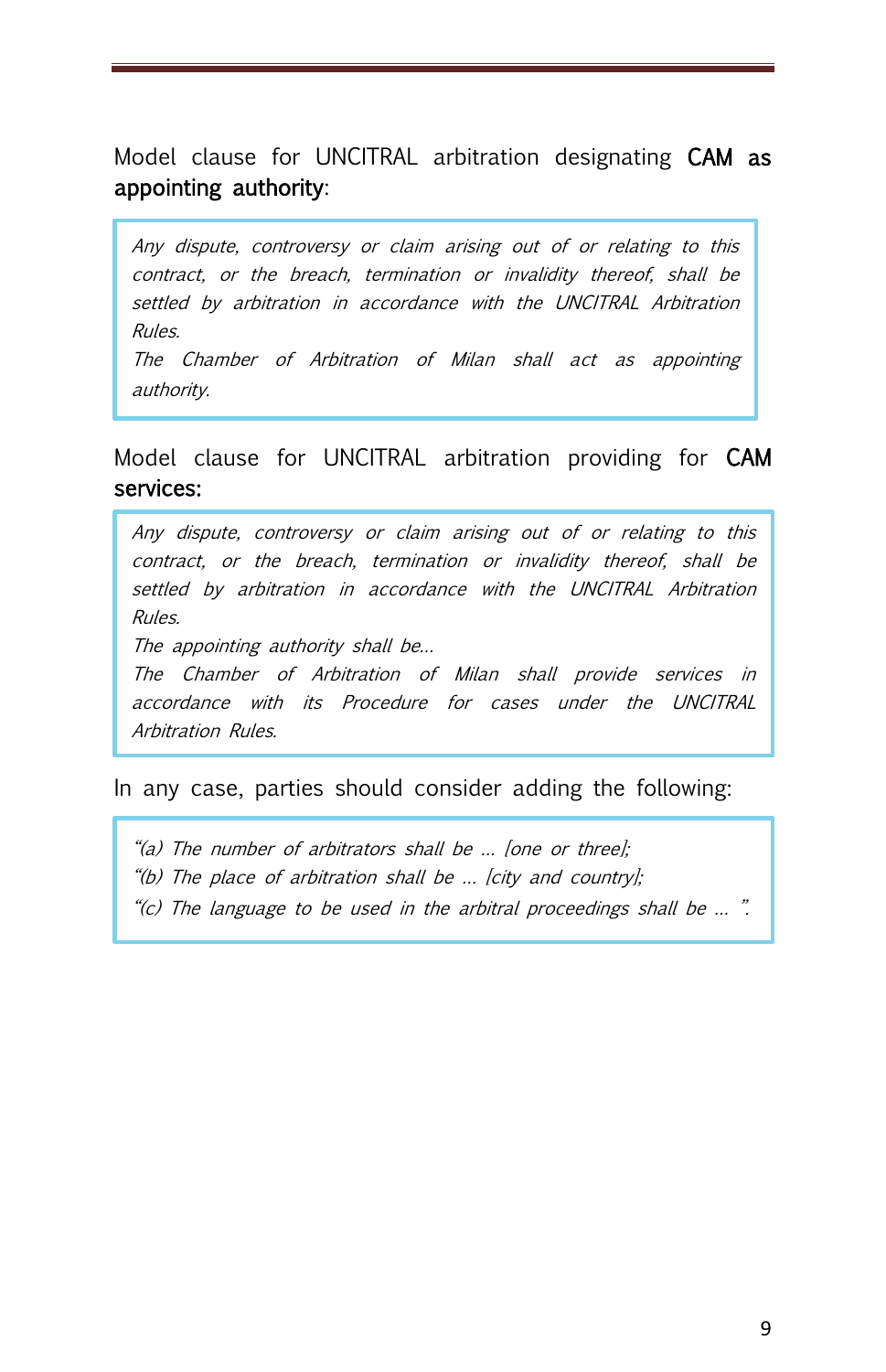#### Foot notes

 $1$  www.uncitral.org

 $2$ Art. 7.2 of the UNCITRAL Arbitration Rules: "Notwithstanding paragraph 1, if no other parties have responded to a party's proposal to appoint a sole arbitrator within the time limit provided for in paragraph 1 and the party or parties concerned have failed to appoint a second arbitrator in accordance with articles 9 or 10, the appointing authority may, at the request of a party, appoint a sole arbitrator pursuant to the procedure provided for in article 8, paragraph 2, if it determines that, in view of the circumstances of the case, this is more appropriate."

<sup>3</sup>Reference is made to the 2019 CAM Arbitration Rules, Annex "A", the Arbitral Council: "1. The Arbitral Council has general competence over all matters relating to the administration of arbitral proceedings and issues all orders relating thereto, without prejudice to the Secretariat's functions under the Rules. 2. The Arbitral Council is composed of a minimum of seven up to a maximum of eleven members, one of whom acts as president and one as deputy, all appointed for three years by the Board of the Chamber of Arbitration. 3. The Board of the Chamber of Arbitration may appoint both Italian and foreign experts as members of the Arbitral Council. 4. The meetings of the Arbitral Council are chaired by its president or, if absent, by the deputy or, if both are absent, by its oldest member. 5. The meetings of the Arbitral Council are valid where at least three members are present. 6. The meetings of the Arbitral Council may be held by any means of telecommunication. 7. The Arbitral Council shall reach its decisions by majority of its voting members. In case of deadlock, the vote of the meeting's president shall prevail. 8. In case of urgency, the president of the Arbitral Council - or, if prevented, the deputy or the oldest member - may take any measures relating to the administration of arbitral proceedings that fall within the competence of the Arbitral Council, and then inform the Arbitral Council thereof at its next following meeting. 9. When the member of the Arbitral Council abstains, he/she shall leave the meeting whilst the discussion of the matter on which he/she is abstaining continues and any measures arising are agreed. The abstention will not affect the quorum necessary for the validity of the meeting."

<sup>4</sup> Art. 8.2 of the UNCITRAL Arbitration Rules: "The appointing authority shall appoint the sole arbitrator as promptly as possible. In making the appointment, the appointing authority shall use the following listprocedure, unless the parties agree that the list-procedure should not be used or unless the appointing authority determines in its discretion that the use of the list-procedure is not appropriate for the case: (a) The appointing authority shall communicate to each of the parties an identical list containing at least three names; (b) Within 15 days after the receipt of this list, each party may return the list to the appointing authority after having deleted the name or names to which it objects and numbered the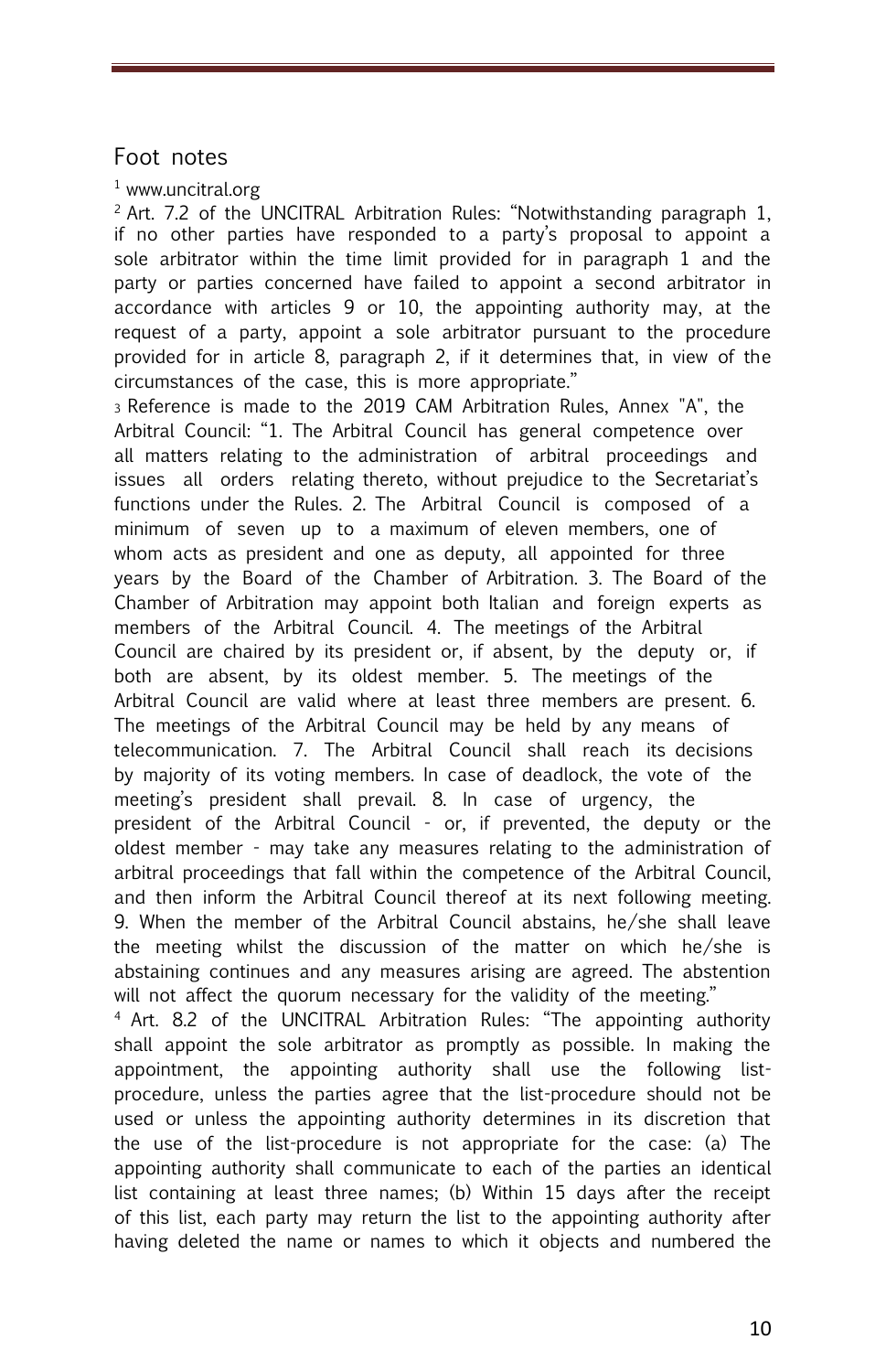remaining names on the list in the order of its preference; (c) After the expiration of the above period of time the appointing authority shall appoint the sole arbitrator from among the names approved on the lists returned to it and in accordance with the order of preference indicated by the parties; (d) If for any reason the appointment cannot be made according to this procedure, the appointing authority may exercise its discretion in appointing the sole arbitrator."

<sup>5</sup> Art. 10.3 of the UNCITRAL Arbitration Rules: "In the event of any failure to constitute the arbitral tribunal under these Rules, the appointing authority shall, at the request of any party, constitute the arbitral tribunal and, in doing so, may revoke any appointment already made and appoint or reappoint each of the arbitrators and designate one of them as the presiding arbitrator."

 $6$  Art. 13.4 of the UNCITRAL Arbitration Rules: "If, within 15 days from the date of the notice of challenge, all parties do not agree to the challenge or the challenged arbitrator does not withdraw, the party making the challenge may elect to pursue it. In that case, within 30 days from the date of the notice of challenge, it shall seek a decision on the challenge by the appointing authority."

 $7$  Art. 14.2 of the UNCITRAL Arbitration Rules: "If, at the request of a party, the appointing authority determines that, in view of the exceptional circumstances of the case, it would be justified for a party to be deprived of its right to appoint a substitute arbitrator, the appointing authority may, after giving an opportunity to the parties and the remaining arbitrators to express their views: (a) appoint the substitute arbitrator; or (b) after the closure of the hearings, authorize the other arbitrators to proceed with the arbitration and make any decision or award."

<sup>8</sup> Art. 41.1 of the UNCITRAL Arbitration Rules: "The fees and expenses of the arbitrators shall be reasonable in amount, taking into account the amount in dispute, the complexity of the subject matter, the time spent by the arbitrators and any other relevant circumstances of the case."

<sup>9</sup> Art. 41.3 and 4 of the UNCITRAL Arbitration Rules: "3. Promptly after its constitution, the arbitral tribunal shall inform the parties as to how it proposes to determine its fees and expenses, including any rates it intends to apply. Within 15 days of receiving that proposal, any party may refer the proposal to the appointing authority for review. If, within 45 days of receipt of such a referral, the appointing authority finds that the proposal of the arbitral tribunal is inconsistent with paragraph 1, it shall make any necessary adjustments thereto, which shall be binding upon the arbitral tribunal. 4. (a) When informing the parties of the arbitrators' fees and expenses that have been fixed pursuant to article 40, paragraphs 2 (a) and (b), the arbitral tribunal shall also explain the manner in which the corresponding amounts have been calculated; (b) Within 15 days of receiving the arbitral tribunal's determination of fees and expenses, any party may refer for review such determination to the appointing authority.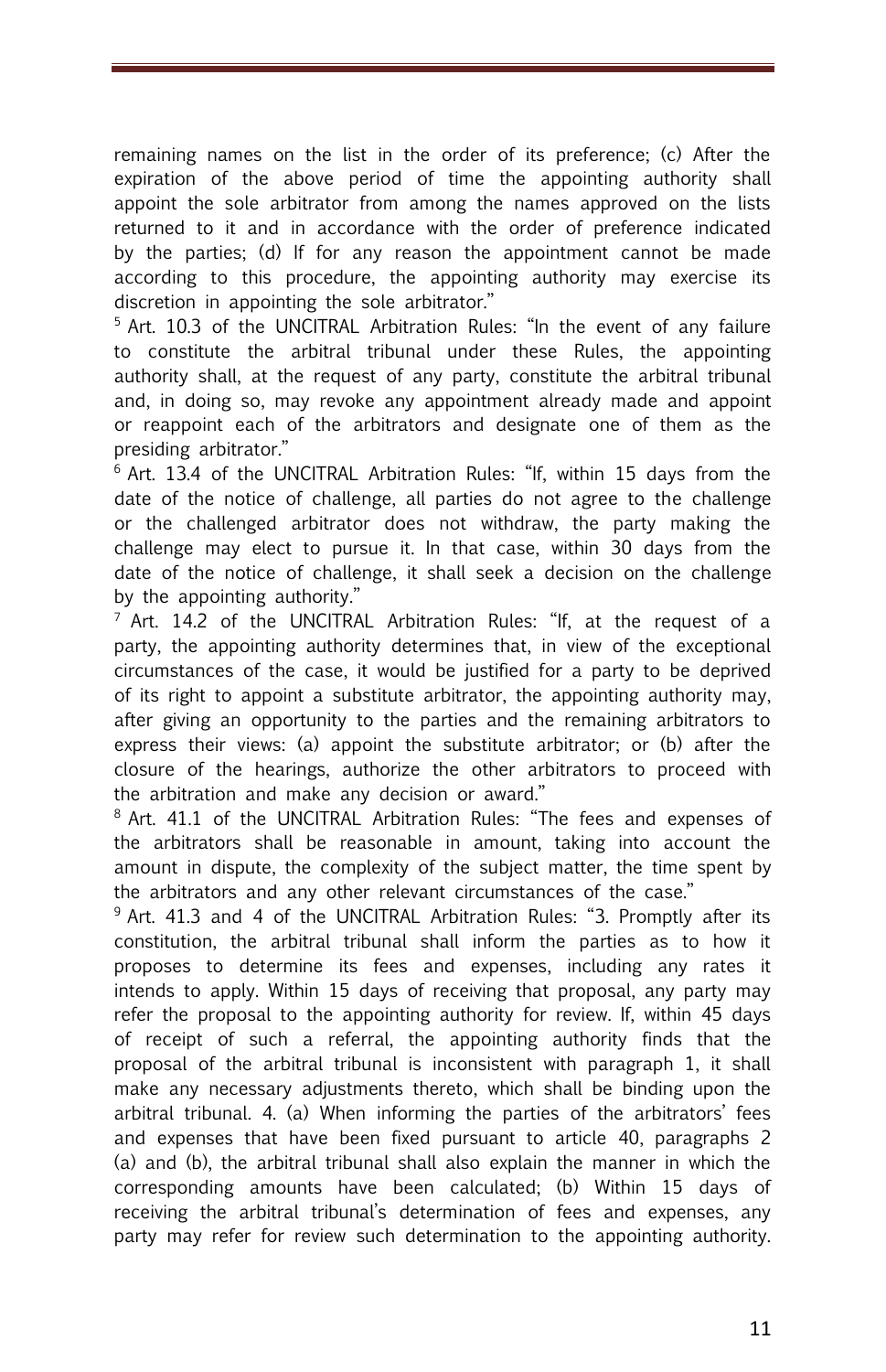If no appointing authority has been agreed upon or designated, or if the appointing authority fails to act within the time specified in these Rules, then the review shall be made by the Secretary-General of the PCA; (c) If the appointing authority or the SecretaryGeneral of the PCA finds that the arbitral tribunal's determination is inconsistent with the arbitral tribunal's proposal (and any adjustment thereto) under paragraph 3 or is otherwise manifestly excessive, it shall, within 45 days of receiving such a referral, make any adjustments to the arbitral tribunal's determination that are necessary to satisfy the criteria in paragraph 1. Any such adjustments shall be binding upon the arbitral tribunal. […];"

 $10$  Art. 43.3 of the UNCITRAL Arbitration Rules: "If an appointing authority has been agreed upon or designated, and when a party so requests and the appointing authority consents to perform the function, the arbitral tribunal shall fix the amounts of any deposits or supplementary deposits only after consultation with the appointing authority, which may make any comments to the arbitral tribunal that it deems appropriate concerning the amount of such deposits and supplementary deposits."

 $11$  Further information on the Centre are available at www.cameraarbitrale.com. Access to the Centre is provided from the moment any due fee is paid to the Chamber for its "Other services" to the closing of the case. Access to the library is by appointment only.

 $12$  The maintenance assists parties and arbitrators where copies may be required, and it becomes useful for the arbitrators when drafting orders and awards to check dates etc. Any photocopying is not included in the CAM fees.

 $13$  This provision applies to meetings as well.

 $14$  Hearings are hosted at the CAM premises in Milan, as well as at its branch office in Rome. Parties and arbitrators shall check hearing and break-out rooms' capacity and availability in advance with the Secretariat. Should a hearing take elsewhere, the Secretariat may arrange for rooms, while any costs shall be borne by the parties.

 $15$  Any travel expenses for the Secretariat attending hearings shall be borne by the parties.

<sup>16</sup> Clerical support at the hearing includes photocopying, sending fax and e-mails etc. Any coffee break or similar may be arranged by the Secretariat but any cost is excluded.

<sup>17</sup> I.e. video-conference facilities.

 $18$  I.e. Expenses include: transport, accommodation, meals and beverage. Any other expense is considered to be covered by the arbitrator' fee. Business class flights are refunded only for 2 hours or more. Car expenses are quantified according to established standards.

 $19$  The Secretariat can be contact to estimate any costs.

<sup>20</sup> The CAM Schedule of Fees is available at www.camera-arbitrale.com